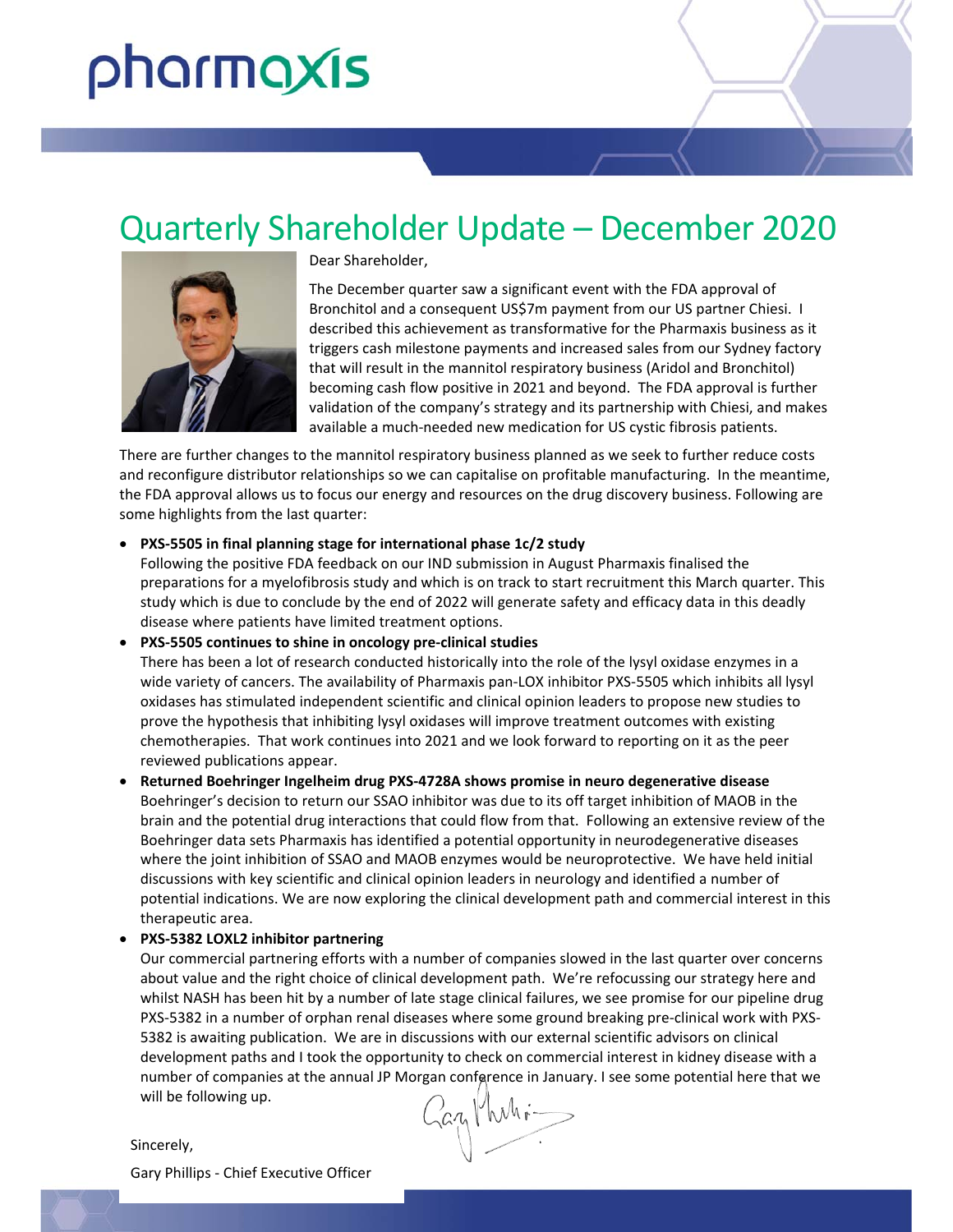# Products and Pipeline at a glance

| <b>Disease/target</b>                                           | <b>Drug</b>       | <b>Status</b>            |
|-----------------------------------------------------------------|-------------------|--------------------------|
| <b>Cystic fibrosis</b>                                          | <b>Bronchitol</b> | Approved                 |
| Asthma                                                          | Aridol            | Approved                 |
| <b>Inflammation (AOC3</b><br>inhibitor)                         | <b>PXS-4728</b>   | Phase 2                  |
| Myelofibrosis (oral<br>pan-LOX inhibitor)                       | PXS-5505          | Phase 1c/2<br>commencing |
| Other cancers (oral<br>pan-LOX inhibitor)                       | <b>PXS-5505</b>   | Phase 1                  |
| LOXL2 inhibitor                                                 | PXS-5382          | Phase 1<br>completed     |
| Topical pan-LOX<br>inhibitor                                    | PXS-6302          | Phase 1<br>commencing    |
| Duchenne Muscular<br>Dystrophy (dual<br>SSAO/MAOB<br>inhibitor) | PXS-4699          | Pre-clinical             |

# Impact of COVID‐19

Pharmaxis' response to the COVID‐19 global pandemic has been outlined in quarterly shareholder updates, where we have described the precautions the Company is taking to protect employees and to continue manufacturing and supply of its approved respiratory products.

The Company has continued an uninterrupted supply to local and global customers, despite a significant reduction in international freight routes.

The effect on sales is discussed below. Overall we are seeing an increase in sales compared to earlier in the year, with large variances between markets/countries.

Importantly, there has not been to date any impact of COVID‐19 on the various clinical trials in which the Company has been involved, and the upcoming phase 1c/2a trial in myelofibrosis is proceeding for the dosing of its first patient in the first quarter of 2021.

# Drug discovery

### **Oral pan‐LOX inhibitor program (PXS‐5505)**

Pharmaxis primary drug development initiative is its pan‐Lysyl Oxidase (pan‐LOX) inhibitor program focussed on the rare bone cancer myelofibrosis. The ant‐fibrotic drug PXS‐5505 was developed from the Company's amine oxidase chemistry platform, and is scheduled to enter into a 6‐ month phase 1c/2 clinical trial in 2021.

PXS‐5505 has completed long‐term toxicity studies and Phase 1a and 1b clinical trials demonstrating a well‐tolerated drug that effectively inhibits all enzymes in the lysyl oxidase family that are involved in fibrosis.

Myelofibrosis is a cancer with a poor prognosis and limited therapeutic options. Pharmaxis believes that the current treatments can be augmented by use of a pan‐LOX inhibitor and the combination should be disease modifying in a market that is conservatively worth US\$1 billion per annum.

PXS‐5505 was granted Orphan Drug Designation by the US Food and Drug Administration (FDA) in July 2020 and in August 2020 the FDA gave Pharmaxis the green light to proceed with a phase 1c/2a clinical trial for the treatment of myelofibrosis in adults.

The clinical trial protocol incorporates a one‐ month dose escalation phase followed by six months' treatment in an open label study of patients who are not on a JAK inhibitor. The company is well advanced in its preparations to start this study and expects patient recruitment in Q1 2021. The study is expected to conclude in 2022.

While Pharmaxis' primary focus is the development of PXS‐5505 for myelofibrosis, the drug also has potential in several other cancers including liver and pancreatic cancers where it aims to breakdown the fibrotic tissue in the tumour and enhance the effect of existing chemotherapies. Pharmaxis has a number of scientific collaborations with centres of excellence across the world who have shown interest in PXS‐ 5505. The company aims to support these and encourage the use of PXS‐5505 in independent investigator initiated clinical studies.

### pharmaxis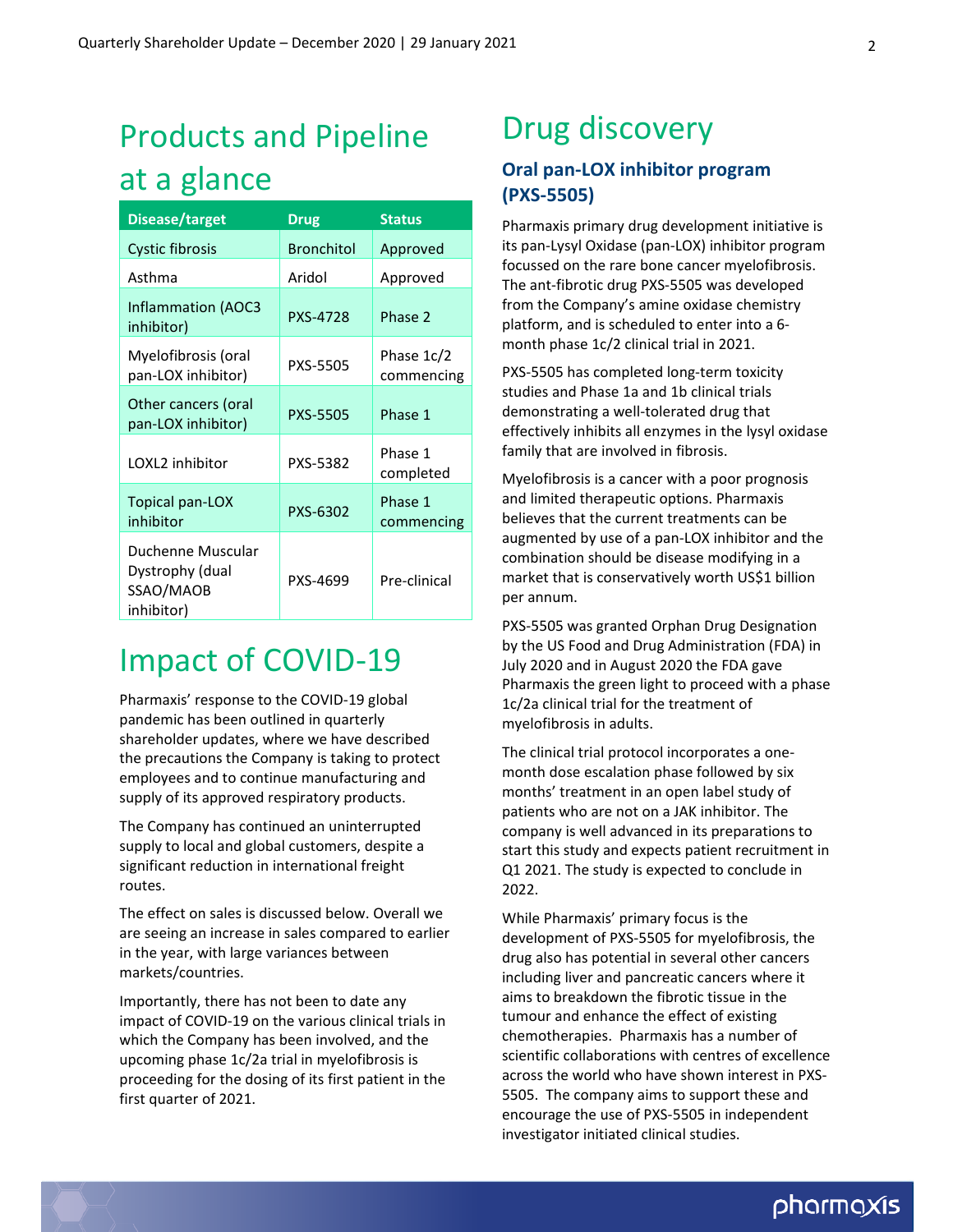### **SSAO inhibitor program (previously partnered with Boehringer Ingelheim) (PXS‐4728)**

In quarter 3 of 2020 Boehringer Ingelheim advised it would terminate the 2015 agreement with Pharmaxis under which Pharmaxis had received a total of A\$83 million in upfront and milestone payments.

Boehringer had completed a significant amount of development of PXS‐4728 over its five year program including two phase 2a trials, one in NASH (fatty liver) and the other in diabetic retinopathy. The main reason stated by Boehringer for the return of the drug was the risk of dose dependent drug interactions of the compound in patients identified in a Phase 1 safety study. The concern centred on the unexpected finding that PXS‐4728 inhibits the enzyme MAOB in the brain and could lead to some drug interactions.

Based on recent publications SSAO remains an important clinical target. Pharmaxis is currently reviewing the extensive data generated by Boehringer over its five year development program to evaluate potential opportunities in other indications that already have supportive pre‐clinical data, where the risk of drug interactions are of less concern and where the inhibition of MAOB in the brain is a desired clinical effect. For example, MAOB is the target of a number of successful Parkinson's disease drugs and neuro inflammation is a hallmark of several neuro degenerative diseases including Parkinson's, Alzheimer's, Huntington's and some sleep disorders that are precursors to these diseases. Current data suggest that the early intervention with a dual SSAO/MAO‐B inhibitor should be neuroprotective. Pharmaxis expects to have completed its review, including discussions with key opinion leaders and relevant pharma companies in the first half of 2021.

#### **LOXL2 inhibitor program (PXS‐5382)**

The Lysyl Oxidase Like 2 (LOXL2) enzyme is fundamental to the fibrotic cascade that follows chronic inflammation in the liver disease NASH, cardiac fibrosis, kidney fibrosis and idiopathic pulmonary fibrosis (IPF) and it also plays a role in some cancers.

The Pharmaxis drug discovery group developed two small molecule inhibitors to the LOXL2 enzyme that have completed phase 1 clinical trials and 3‐month toxicology studies (PXS‐5382 and PXS‐5338) and currently focusses on PXS‐5382 as an anti‐fibrotic drug for systemic fibrosis.

Since the conclusion of phase 1 studies in 2019 the Company has engaged in scientific and commercial discussions with a large number of pharma and biotech companies to enable the drug to enter the clinic in phase 2 trials. Despite strong initial interest, the attractiveness of liver disease NASH as an indication has waned due to a number of late stage clinical failures in NASH with anti‐fibrotic drugs and lingering concern over failed clinical studies with Gilead's LOXL2 antibody simtuzumab in a number of indications.

The company has in the meantime conducted head to head studies with the LOXL2 antibody in an agreement with Gilead to demonstrate the superiority of PXS‐5382 and provide a rationale for Simtuzumab's failure in clinical trials. That work will be published shortly along with some ground breaking research highlighting the role of LOXL2 in kidney fibrosis where there remains a large unmet need to tackle both widespread and orphan diseases. In conjunction with these researchers and its scientific advisors Pharmaxis is developing alternative clinical development paths and is focusing current and future partnering discussions on companies interested in pursuing renal disease. We have been encouraged by pharma interest at the recent JP Morgan healthcare conference.

### **Topical pan‐LOX inhibitor program (PXS‐6302)**

The Company has a second pan‐LOX program that has developed a drug for topical application with the potential for use in scar revision, keloid scarring and scarring from burn wounds.

The lead candidate has been selected (PXS‐6302) and has completed pre‐clinical development including initial stability studies of the topical formulation.

The Company is well advanced in discussions with an Australian based hospital burns units that is interested in commencing a series of investigator initiated clinical studies to assess the safety and initial efficacy of this drug in burns related scars and pre‐existing scars. The phase 1 study is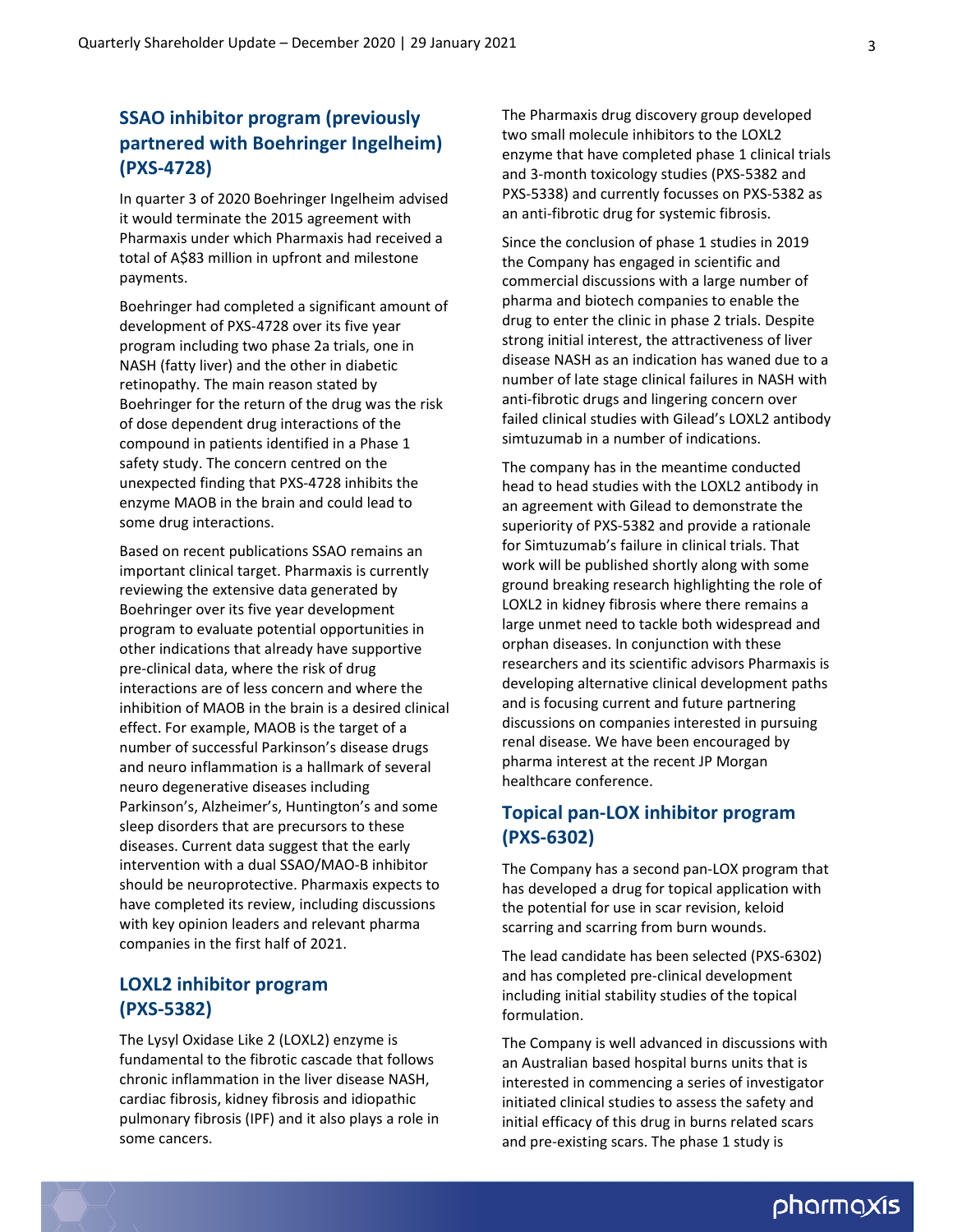currently scheduled to commence in the first quarter of the 2021 calendar year.

# Mannitol respiratory business

#### **Bronchitol and Aridol**

Bronchitol® (mannitol) is an inhaled dry powder for the treatment of cystic fibrosis (CF) and has been the subject of three large scale global clinical trials conducted by Pharmaxis. The product is approved and marketed in the United States, Australia, Europe, Russia and several other countries.

Aridol® is an innovative lung function test designed to help doctors diagnose and manage asthma. Aridol is approved for sale in Australia, major European countries, the United States, Canada and South Korea.

#### **Bronchitol**

#### **United States**

The Company's US partner Chiesi Group is responsible for the commercialisation of Bronchitol in the United States. On 30 October 2020 the US Food and Drug Administration (FDA) approved Bronchitol® (mannitol) as add‐on maintenance therapy to improve pulmonary function in cystic fibrosis (CF) patients 18 years of age and older. Chiesi plans to launch Bronchitol in the first half of 2021.

Consequently, a US\$7 million (A\$10 million) milestone was paid by Chiesi to Pharmaxis during the quarter with a further US\$3 million (~A\$4 million) payable on shipment by Pharmaxis of commercial launch stock scheduled for the first quarter of 2021.

Pharmaxis expects Bronchitol sales in the US market to contribute strongly to the product's global sales and profit growth from its launch making the Pharmaxis mannitol business cash flow positive from FY 2021.

Pharmaxis will earn high teen percentage of Chiesi net sales and will be the exclusive supplier of Bronchitol for the US market ‐ on a long term, cost‐plus basis. Three sales milestones totalling US\$15m are also payable on achieving annual sales thresholds.

The additional volume of Bronchitol that Pharmaxis will produce to supply the US, on top of Australia and 17 other international markets, will greatly increase factory capacity utilisation and radically improve the unit cost of goods.

#### **Western Europe**

In the EU, Chiesi is the Pharmaxis exclusive Bronchitol distributor for the markets of the UK, Ireland, Germany, Italy, Norway, Sweden, Finland, Denmark, Cyprus, Spain and Greece.

Pharmaxis also markets Bronchitol in Austria via its German based logistics provider and in Switzerland via an exclusive distributor.

#### **Other territories**

Bronchitol is sold in Australia by Pharmaxis and in Turkey, the Czech Republic, Hungary and Russia by specialist distributors.

#### **Bronchitol sales**

Bronchitol sales for the quarter and half year ended 31 December 2020 and 31 December 2019 are as follows:

| \$′000                   | <b>Quarter</b> |       | <b>Half year</b> |         |
|--------------------------|----------------|-------|------------------|---------|
|                          | 2020           | 2019  | 2020             | 2019    |
| <b>Australia</b>         | 297            | 273   | 544              | 571     |
| Western<br><b>Europe</b> | 103            | 28    | 120              | 862     |
| Eastern<br><b>Europe</b> | 137            | 51    | 167              | 147     |
| <b>Russia</b>            | 1,365          | 588   | 1,365            | 588     |
| <b>Total</b>             | \$1,902        | \$940 | \$2,196          | \$2,168 |

A large order (A\$1.365 million) was shipped to Russia during the quarter with a further order expected before the end of the financial year.

In Western Europe, despite disruptions caused by the COVID‐19 pandemic, in‐market unit sales of Bronchitol by Chiesi in the UK, Germany, Italy and the Nordics for the three months ended 31 December 2020 were only 2% less than 2019 while sales for the 12 months ended 31 December 2020 increased 2.5% over 2019.

Pharmaxis Bronchitol distributors typically order on a six monthly basis. Pharmaxis ex‐factory sales for the current quarter and half year reflect the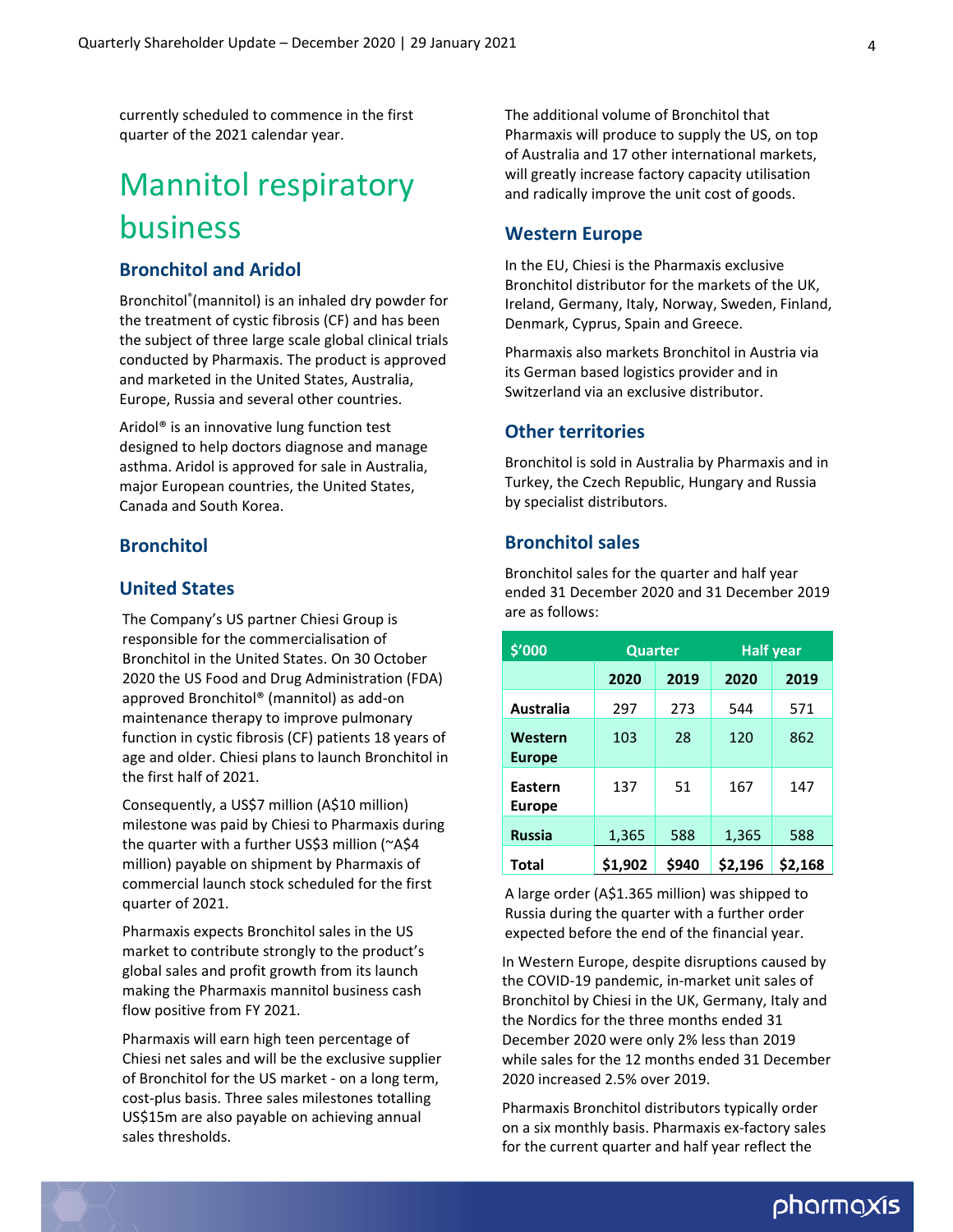buying patterns of its international distributors. Large orders were shipped to Chiesi in the June quarter of 2020 and no orders were shipped in the current period.

In Australia where Pharmaxis sells directly to clinics, unit sales were 21% higher than the prior (September) quarter, and unit sales for the 2020 calendar year were 12% higher than 2019.

The COVID‐19 global pandemic has not to date impacted purchasing of Bronchitol by our international distributors.

The Company continues to monitor the situation.

#### **Aridol sales**

At the beginning of the COVID‐19 pandemic a number of countries, including those where Aridol is sold, provided advice to respiratory specialists to limit all lung function testing to more severe cases due to health risks arising from patients exhaling multiple times with force as part of the test. In the markets where Pharmaxis sells Aridol directly to lung function testing laboratories (Australia and Europe) sales have reduced on a state and country basis consistent with the impact of the pandemic. In Australia unit sales decreased 7% for the December quarter compared to 2019 and 25% for the 2020 calendar year compared to 2019. Unit sales for the December 2020 quarter were 27% above the September 2020 quarter.

In Europe unit sales decreased 42% for the December quarter compared to 2019 and 443% for the 2020 calendar year compared to 2019. Unit sales for the December 2020 quarter were 54% above the September 2020 quarter.

The Company continues to monitor the situation.

Aridol sales for the quarter and half year ended 31 December 2020 and 31 December 2019 are as follows:

| \$'000                | <b>Quarter</b> |       | <b>Half year</b> |         |
|-----------------------|----------------|-------|------------------|---------|
|                       | 2020           | 2019  | 2020             | 2019    |
| Australia             | 115            | 117   | 201              | 260     |
| <b>Europe</b>         | 139            | 246   | 241              | 502     |
| USA &<br>Canada       | 98             | 72    | 98               | 72      |
| South<br><b>Korea</b> | 170            | 172   | 350              | 257     |
| <b>Total</b>          | \$522          | \$607 | \$890            | \$1,091 |

### **Corporate**

### **Recent media interviews with Pharmaxis CEO Gary Phillips**

- Proactive Investors: *"Pharmaxis CEO [says US FDA approval for Bronchitol® is](https://www.proactiveinvestors.com.au/companies/news/932880/pharmaxis-ceo-says-us-fda-approval-for-bronchitol-is--big-day-in-company-s-history--932880.html) 'big day in company's history'"* (2 November 2020)
- BioPharmaDispatch: *"Pharmaxis CEO [says approval shows the importance of](https://pharmadispatch.com/news/pharmaxis-ceo-says-approval-shows-the-importance-of-resilience) 'resilience'"* (3 November 2020)
- [Pharmaxis Presents at](https://www.youtube.com/watch?v=NAmX5wpUv0k&ab_channel=Proactive) *Proactive CEO Investor Session* (10 November 2020)
- Ticker News: *[Cystic Fibrosis](https://vimeo.com/477436437) Breakthrough* (10 November 2020)

#### **Pharmaxis Investment Summary**

Pharmaxis recently published an investment summary - available on the company [website.](http://www.pharmaxis.com.au/assets/Documents/pdf/02020/Other/2020-11-10-PXS-Investment-Summary.pdf)

#### **Subscribe to our emails or follow us**

If you would like to be advised directly by email each time Pharmaxis issues a media release please [subscribe](http://www.pharmaxis.com.au/investor-centre/subscribe/) via our website. You can also follow us on LinkedIn and Twitter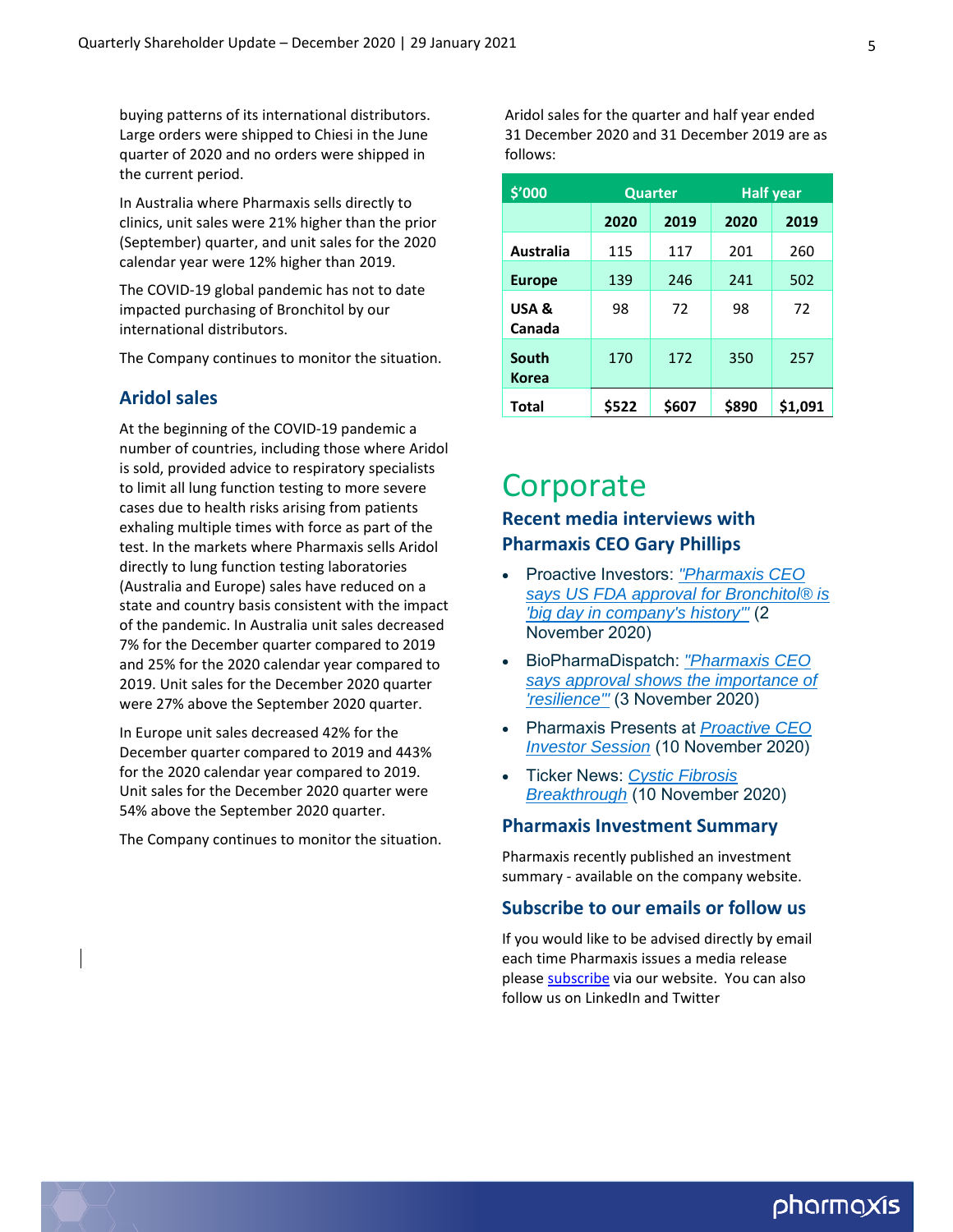## Financials

#### **Key financial metrics**

This quarter we introduce new format key financial metrics to better reflect the focus of the business:

|                                              | <b>Three months ended</b> |          | <b>Six months ended</b> |           |
|----------------------------------------------|---------------------------|----------|-------------------------|-----------|
|                                              | 2020                      | 2019     | 2020                    | 2019      |
| Segment results - adjusted EBITDA            |                           |          |                         |           |
| New drug development                         |                           |          |                         |           |
| Oral Pan-LOX (external costs)                | (545)                     | (939)    | (1, 323)                | (1,400)   |
| Other program external costs (net of grants) | (478)                     | (481)    | (775)                   | (1,078)   |
| Employee costs                               | (875)                     | (717)    | (1,799)                 | (1, 529)  |
| Overhead                                     | (145)                     | (118)    | (238)                   | (281)     |
| R&D tax credit                               |                           |          | 148                     | 259       |
| <b>EBITDA</b>                                | (2,043)                   | (2, 255) | (3,987)                 | (4,029)   |
| <b>Mannitol respiratory business</b>         |                           |          |                         |           |
| <b>Sales</b>                                 | 2,424                     | 1,547    | 3,086                   | 3,259     |
| Other income                                 | 9,956                     | 6        | 10,098                  | 10        |
|                                              | 12,380                    | 1,553    | 13,184                  | 3,269     |
| Expenses - employee costs                    | (1,527)                   | (1, 518) | (2,914)                 | (3,037)   |
| Expenses - manufacturing purchases           | (1, 100)                  | (388)    | (1, 172)                | (746)     |
| Expenses - other                             | (1, 164)                  | (774)    | (2, 374)                | (1,755)   |
| <b>EBITDA</b>                                | 8,589                     | (1, 127) | 6,724                   | (2, 269)  |
| Corporate - EBITDA                           | (1, 163)                  | (902)    | (2,024)                 | (1,701)   |
| <b>Total Adjusted EBITDA</b>                 | 5,382                     | (4, 284) | 713                     | (7,999)   |
|                                              |                           |          |                         |           |
| <b>Net profit(loss)</b>                      | 5,026                     | (4, 569) | 46                      | (10, 319) |
|                                              |                           |          |                         |           |
| <b>Statement of cash flows</b>               |                           |          |                         |           |
| Cash inflow/ (outflow) from:                 |                           |          |                         |           |
| Operations                                   | 9,414                     | 3,417    | 5,048                   | (3,692)   |
| Investing activities                         | (181)                     | (130)    | (281)                   | (328)     |
| <b>Financing activities</b>                  | (640)                     | (620)    | (1, 282)                | (1, 240)  |
| Total cash generated/(used)                  | 8,593                     | 2,667    | 3,485                   | (5,260)   |
| <b>Cash at bank</b>                          | 18,249                    | 25,864   | 18,249                  | 25,864    |

#### **Highlights**

- New drug development
	- o Oral pan‐LOX expenditure in the quarter and half relates to the phase 1c/2a clinical trial that is due to commence patient dosing in the first quarter of 2021. Prior period expenditures relate to the phase 1a/b and longer term tox studies completed in order to proceed to phase 1c/2a.
	- o Other program external costs in the quarter and half include the preclinical work on the SSAO/MAOB program targeting Duchenne Muscular Dystrophy, co‐funded by the Biomedical Translation Bridge (BTB) program from September 2020. Prior period expenditure also includes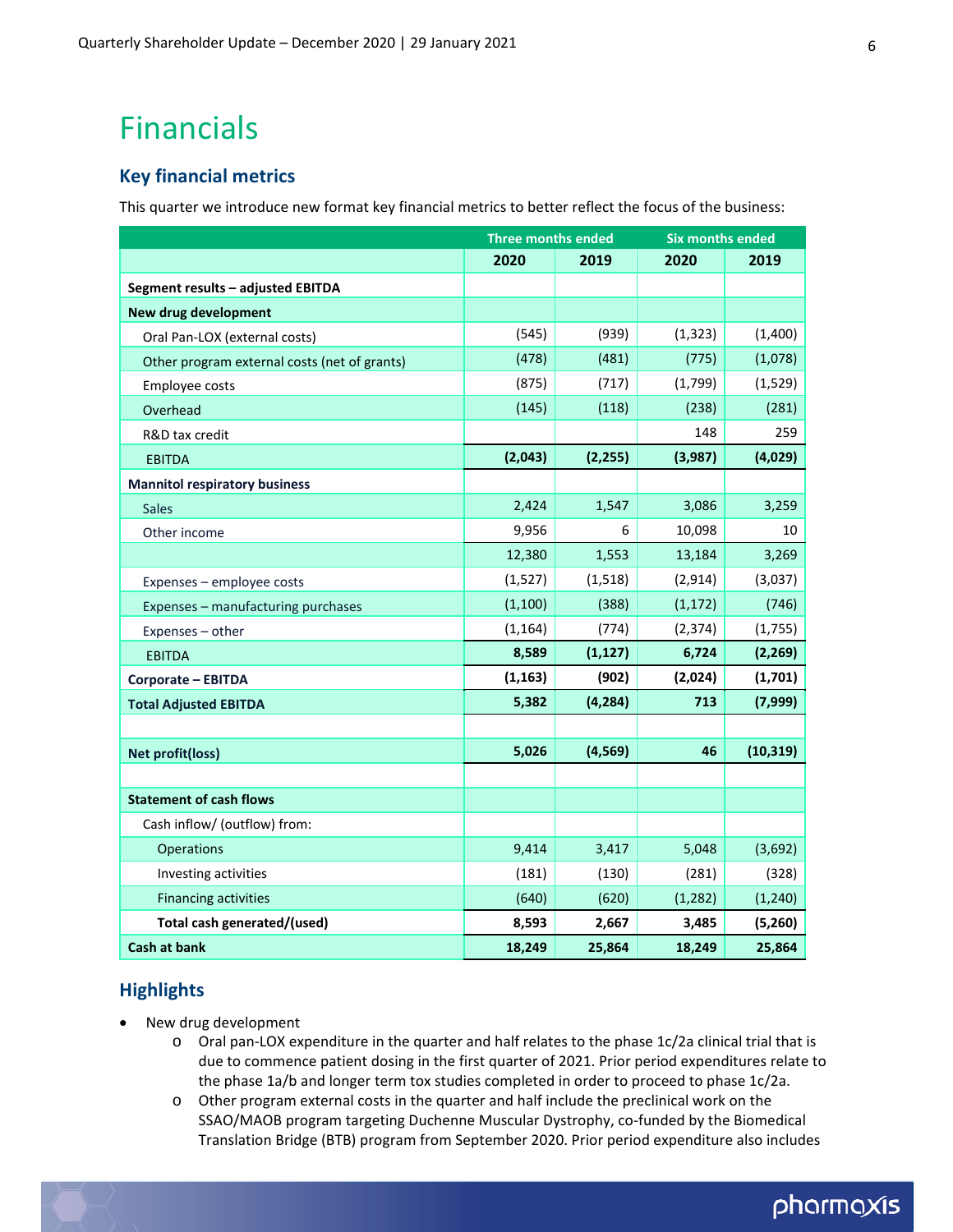preclinical development of the Company's topical pan‐LOX inhibitor, scheduled to progress to investigator initiated clinical trials in the first quarter of 2021.

- o The increase in employee costs includes the re‐assignment of staff from the mannitol business unit where they supported the approval of Bronchitol in several territories including the US, to support the new clinical programs in drug development.
- Mannitol respiratory business
	- o See above for detail and commentary in relation to Bronchitol and Aridol sales for the quarter.
	- o Other income includes the US\$7 million (A\$10.0m) milestone received from Chiesi subsequent to the approval of Bronchitol in the United States on 30 October 2020 and a \$100,000 milestone received in the September quarter in relation to approval of Bronchitol in Brazil.
	- o The increase in expenses for both the quarter and half reflect increased third party support of a routine European safety audit and increased manufacturing activity associated with a large Russian order shipped during the quarter and the upcoming US launch of Bronchitol for which the Company has been preparing at risk.
- Corporate
	- o The increase in net expenses includes net foreign exchange losses of \$212,000 for the quarter (2019: \$7,000) and \$156,000 for the six months (2019: \$31,000) relating to foreign currency cash, receivables and payables. Foreign currency gains on losses on balances held to fund the myelofibrosis clinical trial (a US\$ denominated contract) are excluded from segment reporting and form part of the reconciliation to net profit(loss).
- Net profit (loss)
	- o The difference between total adjusted EBITDA and net profit(loss) primarily relates to non‐cash items (depreciation, amortization, share based payment expense) and foreign exchange rate gains and losses. These will be detailed in the Company's half year report.
- Cash
	- o The Company finished the quarter and half with \$18 million in cash.
	- o The Company is entitled to receive a milestone of US\$3 million (~A\$4 million) on shipment of Bronchitol launch stock, scheduled for the first quarter of 2021).
	- o In addition to the Chiesi A\$9 million milestone, during the quarter and half the Company received its 2020 R&D tax incentive of \$5.0 million.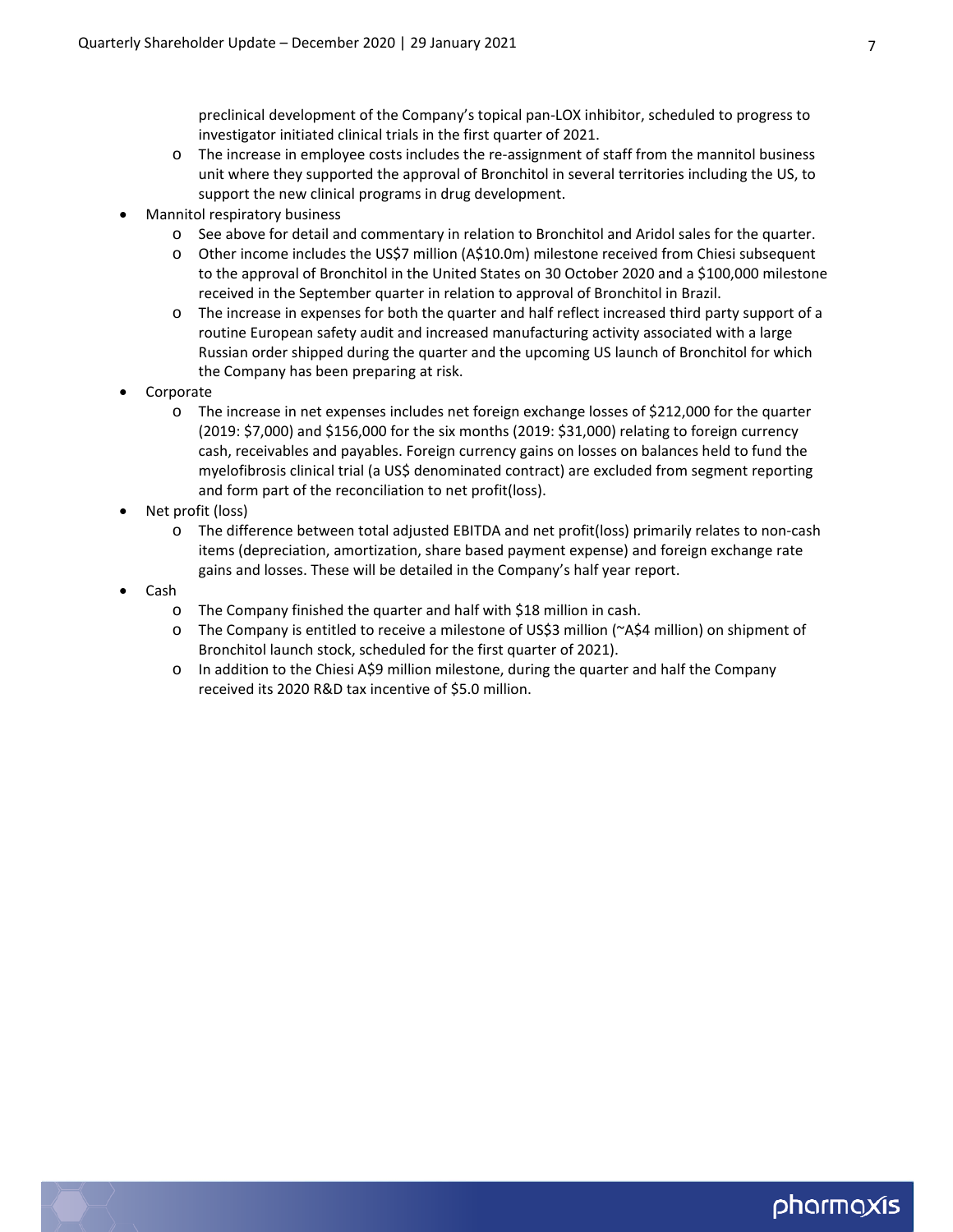#### **Additional Financial Information**

Income statements and summary balance sheets are provided below. Additional financial information will be included in the Company's half year report due to be released on 11 February 2021.

#### **Income statements**

| A\$'000                                             | <b>Three months ended</b> |           | <b>Six months ended</b> |            |
|-----------------------------------------------------|---------------------------|-----------|-------------------------|------------|
| (unaudited)                                         | 31-Dec-20                 | 31-Dec-19 | 31-Dec-20               | 31-Dec-19  |
| Revenue                                             |                           |           |                         |            |
| Revenue from sale of goods                          | 2,425                     | 1,548     | 3,086                   | 3,259      |
| Chiesi US FDA approval milestone                    | 9,949                     |           | 9,949                   |            |
| Interest                                            | 15                        | 101       | 36                      | 230        |
| R&D tax incentive                                   |                           |           | 148                     | 259        |
| Other                                               | 245                       | 142       | 468                     | 273        |
| <b>Total revenue</b>                                | \$12,634                  | \$1,791   | \$13,687                | \$4,021    |
| <b>Expenses</b>                                     |                           |           |                         |            |
| Employee costs                                      | (3, 166)                  | (2,968)   | (6, 200)                | (6,005)    |
| Administration & corporate                          | (691)                     | (641)     | (1, 220)                | (1, 153)   |
| Rent, occupancy & utilities                         | (280)                     | (255)     | (524)                   | (483)      |
| <b>Clinical trials</b>                              | (620)                     | (945)     | (1, 279)                | (1,069)    |
| Drug development                                    | (502)                     | (377)     | (917)                   | (1, 311)   |
| Sales, marketing & distribution                     | (392)                     | (347)     | (747)                   | (668)      |
| Safety, medical and regulatory affairs              | (420)                     | (153)     | (977)                   | (487)      |
| Manufacturing purchases and changes in<br>inventory | (1, 101)                  | (387)     | (1, 172)                | (746)      |
| Other                                               | (79)                      | (156)     | (126)                   | (374)      |
| Depreciation & amortisation                         | (785)                     | (808)     | (1,589)                 | (1,616)    |
| Foreign currency exchange gains & losses            | 550                       | 833       | (1, 362)                | (121)      |
| Finance costs                                       | (122)                     | (150)     | (252)                   | (307)      |
| <b>Total expenses</b>                               | (7,608)                   | (6, 354)  | (13, 641)               | (14, 340)  |
| Net profit (loss) before tax                        | 5,026                     | (4, 563)  | 46                      | (10, 319)  |
| Income tax credit/(expense)                         |                           |           |                         |            |
| Net profit (loss) after tax                         | \$5,026                   | (54, 563) | \$46                    | (\$10,319) |